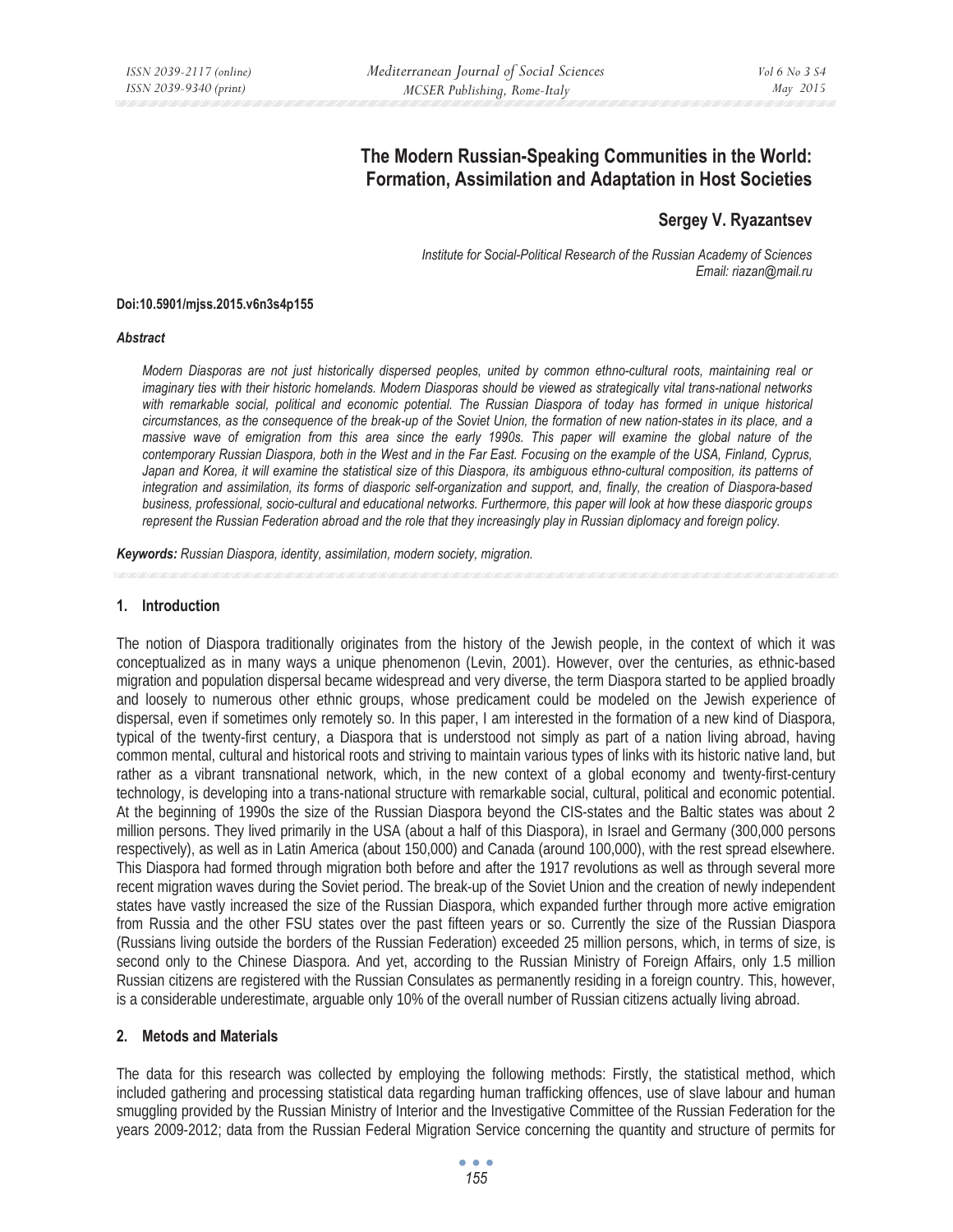work in the Russian Federation issued to foreign citizens, and also data concerning the number and breakdown of Russian citizens employed abroad between 2006 and 2012. Secondly, the sociological method, which included 18 interviews with experts, is including government employees, law enforcement officials, embassy representatives, employees of international organizations, employees of non-governmental organizations, managers of companies which provide employment services, trade union leaders, academics, etc. Thirdly the cartographic method, which entailed preparing a number of graphical materials, cartograms and diagrammatic representations relating to human trafficking and irregular migration. Fourthly, the analytical method, which entailed analyzing and reviewing legislation within the Russian Federation, intended to combat human trafficking for forced labour and irregular migration. This thesis focuses on the approaches of Russian political elites and intellectuals towards Russian nation and its diaspora as off 1991; especially on the four ways the Russian nation is nowadays defined: 1) The Russian nation in the context of the Union Identity, 2) The Russians as a nation of Eastern Slavs, 3) The Russians as a community of Russian speakers, 4) The Civic definition of the Russian nation (Rowley, 2000). While Putin declare that they are in favor of the civic definition of a nation within its borders, the policies they pursued concerning the Russians in near abroad have been omitted this sense of community. Thus, this thesis presumes that Russian Diaspora, the twenty-five million people who suddenly found themselves beyond the borders of Russia with the demise of the Soviet Union, is an essential element in defining the new Russian identity. The premise "Russian Diaspora" paved the way for Russian political elites and intellectuals to define Russia as the ethnic homeland for Russians. On the other hand, the Russian population residing in near abroad developed different interpretation of "homeland". Factors such as the years of their settlement in the newly independent post-Soviet states, their role in the economic life, mixed marriages, cultural distance between them and titular nations, the size of their population in the host states, the closeness of their settlement to Russian border or the nature of the nation building process in the newly independent post-Soviet states contributed to the perceptions of homeland amongst Russian populations. Therefore, this thesis examines how Russian political and cultural elites built the Russian nation according to the Russian Diaspora. It further focuses on the self-identification of Russians who lived abroad and considers their relations with the nationalizing regimes of the newly independent post-Soviet states and Russia. The modernist approach considers the nation as an essentially modern phenomenon which emerged at a particular time and space in history. According to the modernist approach, nations are creations of modernity, because their very existence requires an industrial society with a high level of literacy and mass communication. Modernist scholars can be distinguished with those who focus on social-cultural transformation such as Ernest Gellner, Benedict Anderson, Miroslav Hroch and those who focus on political transformation such as Eric Hobsbawm, John Breuilly in industrialization process (Değirmen, 2008). According to modern Western scholars who have made a significant contribution to the development of the theory of nationalism (D Connor, E. Gellner, E. Smith et al.), Ethnicity - this is not a vestige of traditional society and an integral part of contemporary social transformations conducive to the growth of the number of contacts between first of distinct ethnic groups are involved in the competition for the same economic sphere, which are generated by modernization. Such a sharp intensification of interethnic interaction leads to increased ethnic identity and the aggravation of inter-ethnic conflict potential. Conflictologycal aspect of ethno-political studies of contemporary diasporas updated and post-Soviet realities of Russian society. Diaspora becomes a form of self-identity of many groups of old residents of Russia. So, some of the Armenians, Greeks, Koreans, Germans, Poles and other Russian citizens of foreign origin, are united in the national-cultural autonomies and centers, various associations for cultural and ethnic lines. In this regard, it is necessary to study ethno-political factors that contribute to the intensive care unit, "awakening" and mobilize the Diaspora ethnicity. In this regard, particularly relevant to develop integration problems emerging in the process of migration diaspora communities. So today is very important is the problem of the diaspora as ethno-political phenomenon. The problem of self-determination of the diaspora due to the absence or underdevelopment of their political entities implementing ethnic interests, combined with the existence of the nation-state of the same name of the ethnic majority in the territory of their historical homeland; This problem defines conflict "dual identity", "dual loyalty" (Popkov, 2003; Karabulatova & Karelina, 2006; Karabulatova, 2013 & Karabulatova, Sayfulina & Ahmetova, 2013). Some researchers believe that the latter circumstance often makes them "strangers" in the eyes of the state of origin and the state of the settlement. Achieving the goal was carried out at three levels of ethno-political research. At the first level, the dialectic, system, structural-functional, comparative, historical approaches. At the second level, such approaches have been used as political science, sociology, social, psychological, cultural. At the third level, the methods of observation, survey, analysis of documents and statistical data. In the course of the project the author relied on the following logical methods: analysis (in, inter alia, multifactorial (polikauzalny)) and synthesis (eg multiparadigmatic, interdisciplinary). Thus, the dissertation research is based on the integration of elements of the following traditions: general scientific, theoretical, empirical and general logical, allowing, in our opinion, to achieve a deeper and more adequate understanding of the nature of ethno-political phenomenon of modern diasporas identify the social and cultural foundations of their conflict-and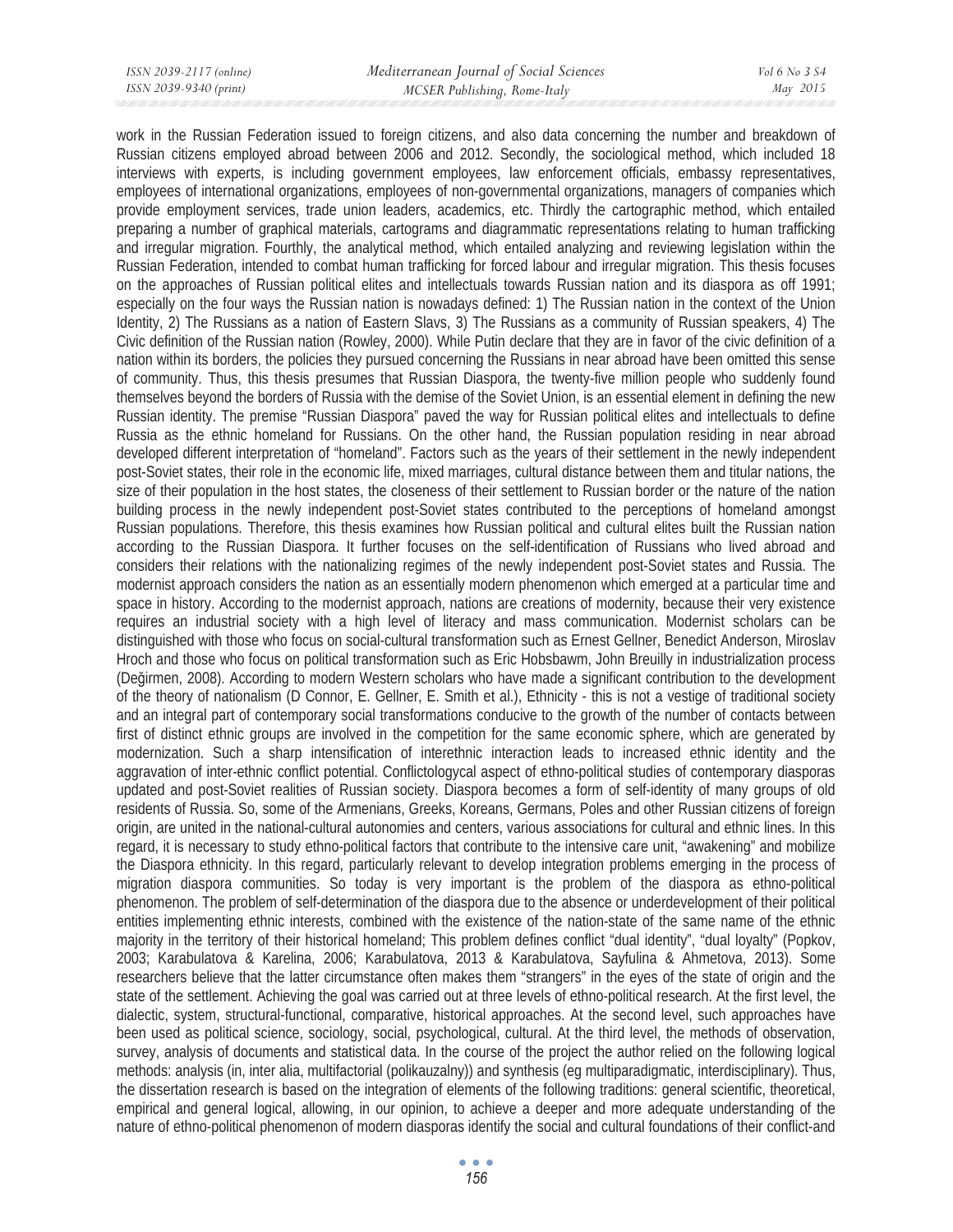consensus-building.

#### **3. Results**

A significant portion of the Russians that have gone abroad belong to that intellectual class which in recent times lived according to the ideas of the West. The author examines the global clusters separately Russian diaspora in the world: the United States, Europe, Asia. The problem of cultural and political recognition of modern diasporas in the context of globalization manifests itself primarily in the transformation of the institution of citizenship in the host societies. Thus there is a contradictory interaction of two trends: "transnationalization" and "differentiation". On the one hand, the institution of citizenship is a factor weakening the perception of other cultures as diaspora groups and promote their integration, on the other hand it is aimed at the preservation of national and cultural identity of the host societies and emphasizes another cultural status diasporas.

The Russian Diaspora in the USA. A large Russian Diaspora is currently settled in the United States of America. Russian language is the seventh most common in the United States (Sensus, 2000; Pronin, 2001; Nitoburg, 2001 & Nitoburg, 2003). However, the data available on this country must take into account the way in which the USA collects information about the country's ethnic composition. The principal feature of US migration statistics is that labour migrants are granted only non-immigration visas, and are treated as staying in country temporarily, which means that, as a rule, they are not properly accounted for in immigration statistics. The US census does, however, include data useful to the analysis of the country's ethnic composition, and these include place of birth, language use, and ethnic identity itself. According to the 2000 US census, 706,000 persons included in it said that they spoke Russian. Approximately 2.6 million of American citizens, or one percent of country's population, declared themselves ethnically Russian (US Census Bureau, 2004). In the 1990 census 2.9 million persons declared their ethnicity as 'Russian', while approximately 390,000 persons named the place of their birth as USSR. There is nothing surprising in the reduction of 'Russians' in the USA between the 1990 and 2000 census, because after a certain period of life in the USA many people's start to consider themselves 'American'. According to the immigration estimates of the US Census Bureau, about 460,000 persons born in Russia lived in the USA in 1994, while, by 2003, this figure went up to approximately 544,000 persons. Thus, over this period, the Russian Diaspora had, in fact, increased on account of direct immigration by about 154,000 persons. The largest contingent of Russians (39%) lives in the North-East of the USA. Here the largest community is concentrated in New York – about 300,000 persons (Vanichkin: www.rusedina.org). It is understood that since 1991, the Russian community in New York has practically doubled, its rate of growth reaching 190% (this is high, but still slower than the growth of many other migrant communities (e.g. immigrants from Mexico, Bangladesh, Pakistan etc.). Brighton Beach in Brooklyn is considered to be the district with the most compact settlement of immigrants from Russia. Approximately a quarter of Russians live and work on the West Coast, with the largest communities in San Francisco, Los Angeles and Seattle. Highly-skilled Russian migrants (mainly scientists and IT specialists) are concentrated in the Silicon Valley. Accordingly to the data of the US Census Bureau there are some US towns where the proportion of Russians in the overall size of the population is particularly large. For example, in Peaceful Valley (Washington State) and Concordia (New Jersey) over 22% of inhabitants declared themselves Russian by origin (Vanichkin: www.rusedina.org). Approximately 19% of US Russians live in the South (mainly in Miami) and 17% in the Midwest (mainly in Detroit). According to Russian statistics, between 1994 and 2004 only approximately 14,300 persons went to the USA from Russia with labour contracts. This suggests that approximately only 4% left to work abroad legally. It is impossible to keep track of the number of Russian labour migrants in the US in any detail based on data published there. However, according to OECD information, approximately 17,000 Russians were admitted to the US in 1997 alone. This suggests that Russian data on labour migration to the USA is a considerable underestimate. Such gross disproportions are confirmed by IOM estimates, according to which about 130,000 highly-skilled Russian specialists are working in USA (IOM, 2002). This, of course, is just a 'drop in the sea' of the overall American labour market, in which in 2003 about 21.6 million persons worked. Russia is by no means a considerable supplier of foreign labour force into the USA, when compared to 6.5 million Mexicans (who occupy the 1st place) or even the 322,000 Colombians (who occupy the 15th place) (OECD, 2005). The majority of Russians working in the US are employed in the computer industry and the service sector. In cases where labour migrants work in their own profession, they are often employed by compatriots who had settled in the US earlier. There are, of course, also plenty of Russian students, trainees or scholars on various exchange programs, who end up working in the US in some form or another, while even some tourists may be added to the number of those who have legally entered the US for purposes of employment. Many of these work illegally, of course, because their visas have expired. Our own estimate of the size of the 'new' section of the Russian Diaspora, which would include those who have migrated in the past 10-15 years, is about 300,000 persons. A large proportion of this new Diaspora stays in regular contact with their Motherland. The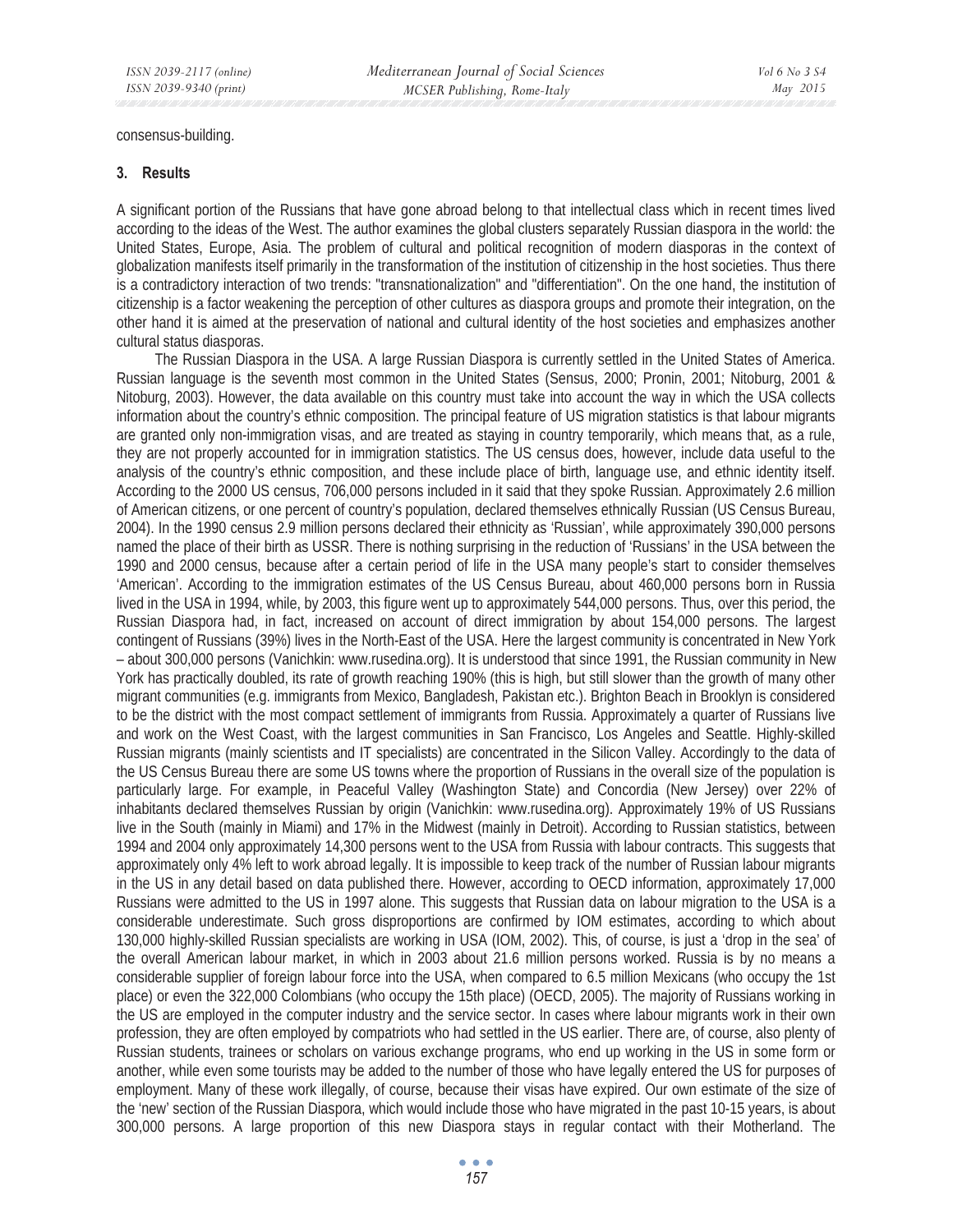| ISSN 2039-2117 (online) | Mediterranean Journal of Social Sciences | Vol 6 No 3 S4 |
|-------------------------|------------------------------------------|---------------|
| ISSN 2039-9340 (print)  | MCSER Publishing, Rome-Italy             | May 2015      |

phenomenon of the flow of Russian immigrants in the US, closely linked to the political, economic and religious aspects of life in both countries, interested in both Russian and American researchers for a long period of time (Nazarov, 2009). Processes of adaptation and assimilation of Russian immigrants, as well as aspects of the relationship between the various waves of emigration remained poorly understood.

The Russian Diaspora in Europe. Russian labour migrants are present in many countries of Western Europe (Ryazanova-Clarke & Wade, 1999). In London and the South East there are a number of Russian schools aimed at teaching Russian language and culture to children of Russian immigrants (Buksh, 2007). In Germany about 3 million persons consider Russian to be their native language, while as many as 40 million understand or speak at least some Russian (immigrants from NIS-countries or East Germans, who learned Russian at school in Soviet times) (Karabulatova & Smorodin, 2014). According to a representative sociological survey conducted by the Heidelberg Institute "Sinus Sotsiovizhn" Russian diaspora is the most representative in Germany, it is 21% of the total number of migrants. Only ranks second Turkish diaspora (19% of migrants), followed by residents of Southern Europe (Italy, Spain, Portugal, Greece) - 12%, then the Poles (11%) and immigrants from the former Yugoslavia (10%) (Russki mir, 2009). In 1998 there were about 50,000 persons in Germany with former Soviet or NIS-countries citizenship. According to German data, in 2002 approximately 156,000 German citizens were born in Russia. Yet ethnically the Russian Diaspora in Germany is diverse and represented by Germans, Russians, Jews, and representatives of Caucuses peoples (Kudryatz: www.rusedina.org). According to official Russian statistics, only about 25,000 persons (or 7% of the total flow of labour migrants from Russia) left to work in Germany between 1994 and 2004. According to IOM data, approximately 50,000 Russian experts and IT specialists work in Germany (IOM, 2002). About 75,000-100,000 persons currently living in Germany could be viewed as part of the 'new' Russian Diaspora. the German sociologists point out that, despite the stereotypical image is not too educated native of some Eastern European countries, the Russian-speaking diaspora significantly increases the average level of education of immigrants living in Germany. At the beginning of 1990s in the Russian Diaspora in Great Britain was split between the super rich and the down-and-outs who looked for any work they could get. Many of the former purchased expensive real estate in fashionable London districts, costing several million pounds sterling. Their high investments in the British economy (emblematic of which is Roman Abramovich's purchase of Chelsea football club) are proving to be considerable. Over time, however, the composition of Russian migration to the UK has changed and at present the representative majority belongs to the middle class, who have entered Britain either on temporary jobs or hoping to acquire a permanent residence, while there is also a sizable number of students sent specially to study in British schools and universities. According to the Russian Embassy in the UK data, there are at present about 100,000 ethnic Russians living in London and its suburbs (Nalbaldyan, 2005). According to other estimates, there are about 150,000-200,000 of Russian-speakers in London (www.bbcrussian.com), and these figures tend to include all the Russians/ Russian-speakers from different migrant waves. Russians form only a small proportion of large numbers of labour migrants from Central and Eastern Europe who are coming to work in Great Britain legally or otherwise, with particularly large numbers coming from Poland, while among Russian-speakers there are large numbers of Ukrainians and Lithuanians. According to Russian statistics 25,500 persons (over 7% of the total flow of labour migrants from Russia) went to Britain for employment between 1994 and 2004, although this is again a substantial underestimate and the total estimate for the 'new' Russian Diaspora is around 100,000. Another example of Russians in Europe would be Finland. In 1994 there were approximately 24,800 persons living in Finland who were born in Russia, while in 2002 this number went up to 36,300. Russians are the most numerous group of foreigners in Finland the number of Russian labour migrants in Finland has been rising steadily: 9,700 in 1995; 20,600 in 2000, 22,700 in 2001, 24,300 in 2002. Russians constitute 90% of immigrants to the East of Finland and represent a crucial injection of labour in areas around the towns of Lappeenrantra, Imatra and Tokhmayavri, where Russian is heard more and more often and where one finds notice boards in Cyrillic. Currently, increasing economic and cultural impact on the lives of Russian-speaking community in Finland (Prian.ru, 2011). A number of municipalities of Lappeenranta, Imatra and Tohmajärvi put forward a proposal to introduce in their schools the teaching of Russian instead of Swedish. According to Finnish census data there were only about 8,800 Russians of working age living in Finland in 2000. Officially the rate of unemployment among them was considered particularly high (about 48%) (Statistics Finland, 2003). The number of labour migrants who entered Finland legally from Russia is only 139 persons between 2002 and 2004, according to Russian statistics. The going estimate for the 'new' Russian Diaspora in Finland is below 25,000. A much larger Russian Diaspora has formed in Cyprus. The island attracts Russians in many ways – to rest, settle, place capital investments, or work. Approximately 30,000 immigrants from the former USSR live in Cyprus permanently. Ethnically these include Russians, Ukrainians, Greeks as well as representatives of other ethnic groups. This Diaspora formed over the last ten-fifteen years thanks to close economic, cultural and political links, which had developed already in Soviet times, when Soviet ships were being in Cyprus and when extensive political links were maintained between the Communist Parties of the two states. It is not by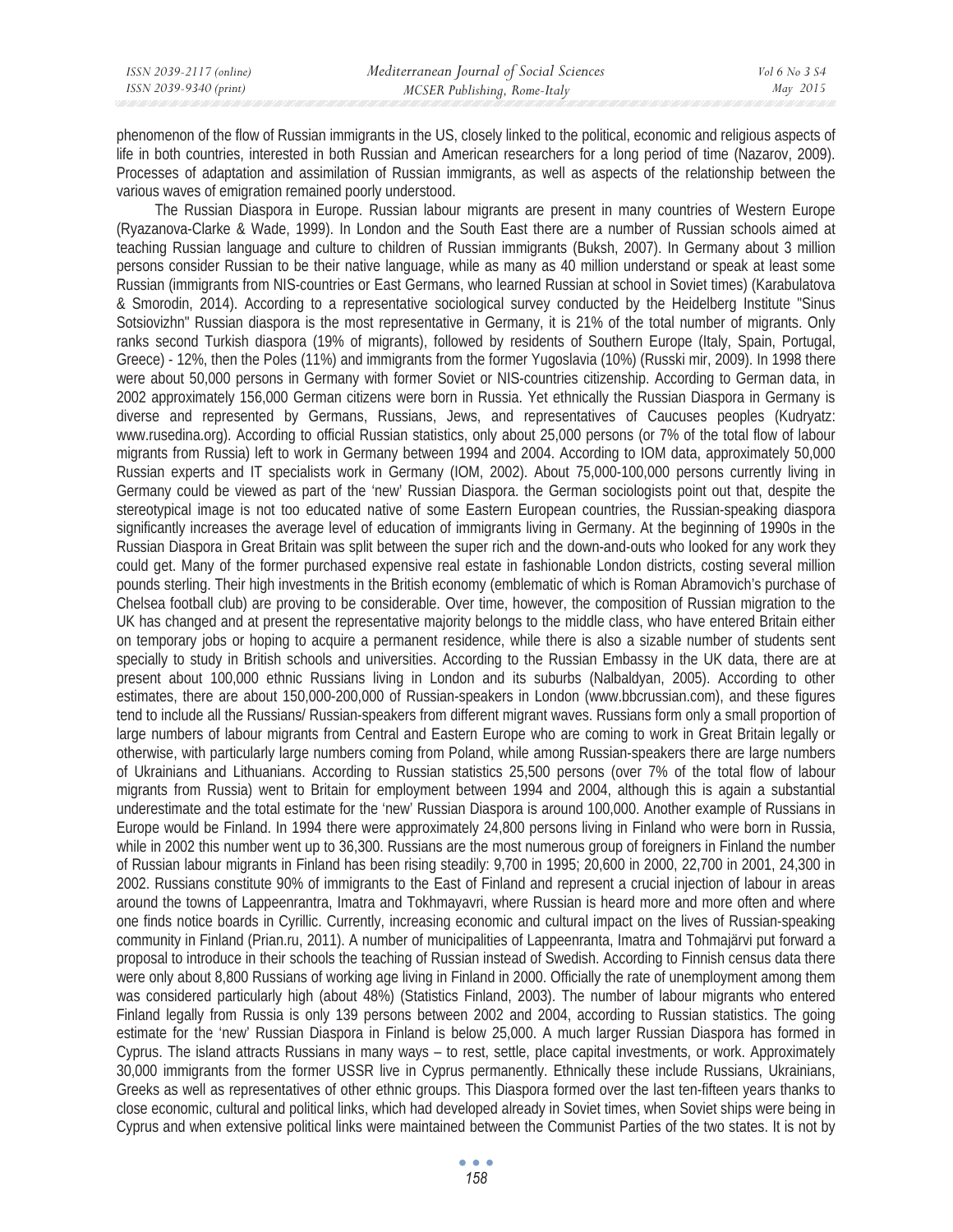coincidence that many former Soviet Party officials ended up in Cyprus after the break of the USSR. The Russian Diaspora is concentrated mainly in Limasol town on south-eastern shore of the island, which has been dubbed 'little Russia'. Over time parts of the Russian elite also found it beneficial to settle in Cyprus. In the 1990s rich Russians placed investments, opened businesses, and purchased real estate here, partly thanks to a favorable taxation regime and partly thanks to its convenient geographic location, suitable for conducting business with partners from the Middle East, Southern Europe and North Africa. At present, many of these businessmen live and work a half of their time in Russia and the rest of time in Cyprus, while their families live on the island permanently. About 21,000 Russian companies are officially registered in Cyprus, which brings about 3 billion dollars to the Cypriot economy. Conversely, Cyprus occupies second place in terms of foreign investments into Russian economy, and this is practically all due to the Russian Diaspora investments returning back to the Motherland. Indeed, Russian business migration to Cyprus has been supported by both Russia and Cyprus, in part through a visa-free regime between the two countries. This has also led to the opening of Russian banks, shops, restaurants and schools on the island. About 140,000 Russian tourists come here annually. All of this has increased demand for Russian-speaking personnel as well (jurists, domestic workers, teachers, etc.). According to Russian statistics data about 75,000 persons (one fifth of Russian labour migrants) have gone to work to Cyprus between 1994 and 2004. However, when Cyprus was about to join the EU its migration and taxation policies had to change. From 30 Sep 2003 it abolished the visa-free regime with Russia although some simplified visa procedures are in place for Russians with work-permits who can stay in Cyprus for 90 days. Cyprus also had to stop its offshore investment banking. All of this is likely considerably to reduce the flow of migration and business relations between Russia and Cyprus, although the Cypriot government is doing its best to obey by EU rules, while at the same time keeping the flow of Russian capital through the island as high as possible. Today, the Russian-speaking community of Cyprus has on different data, from 20 to 50thousand people, most of whom live in the cities of Nicosia, Larnaca, Limassol and Paphos. In the latter - the largest Russian-speaking community, about 10 thousand people. Thus today the Russian diaspora in Cyprus has a high degree of institutionalization on the island, there are several large organizations of Russian compatriots out Russian-language magazines, radio and television stations in Russian (Russian Cyprus, 2009). The results of studies that are regularly held in the territory of the EU, showed that about 6 million people, speaking in Russian, permanently reside in European countries. To understand a lot or a little, enough to imagine that about the same number of people living in the territory of Denmark, Finland and Slovakia. That is, together, representatives of the Russian diaspora in Europe could easily create their own autonomous state. Despite this, experts are in no hurry to talk about until the Russification of the West. Today in major European capitals are increasing representatives of the "heel" of the wave of immigration. We are talking about Russian-speaking specialists who arrived in the Old World is not in order to settle here permanently. First of all, they are interested in the prospect of employment, which is why they are not concerned with moving to a permanent residence. They regularly fly charter flights to their homeland and come back (Russian diaspora in Europe, 2015).

The number of temporary migrant workers in recent years has increased significantly, and this is not surprising. The Russian factor is beginning to play a significant role in the global economy, so the young professionals and skilled workers continue to storm the European labor market. This situation could not help but reflect on the state of Russian diaspora in Europe. The new generation of immigrants is not interested in that forge strong cultural ties with their compatriots went abroad. If earlier Russian-language publications and TV channels were the only thread linking migrants with their homeland, now with the advent of the Internet, many problems have decided themselves. To watch a movie in Russian, or get the latest news from home, just visit a particular site. However, a new generation of immigrants faced with another problem: their children in most cases are not able to communicate in their native language with their peers. Part of this issue can be resolved by giving the child in school, in which teaching is conducted in Russian. Enrolling in this educational institution, children have the opportunity to not only learn, but also to communicate with the same age in their native language. However, it should be noted that such schools are not so much

The Russian Diaspora in Asia. Many Russian regions, especially those in the Far East, send labour migrants to the countries of the Asia-Pacific region. More than 6,000 Russian citizens were registered as living and working in Japan in 2002, despite the fact that the Japanese labour market is overcrowded and that it is generally difficult to find work there. The main regions of Russian settlement here are Tokyo (about 1,400 persons), Kanagava (500 persons), Khokaido (500 persons), Niigata (200 persons) and Osaka (200 persons) (Ryazantsev, Horie & Kumo, 2010). Many Russians work in Japanese seaports, serving Russian ships. Most Russian women are employed in the entertainment industry for which Japan grants special visas. Japan is also very popular among Russian businessmen, who buy here secondhand cars very cheaply for resale in Russia. A particularly large number of cars imported from Japan may be seen in the streets of Vladivostok. About 10,000 persons out of approximately 32,000 Russians who visited Japan in 2002re businessmen. About 16,500 Russians entered Japan legally to work between 1994 and 2002. Russian labour migration to Japan can be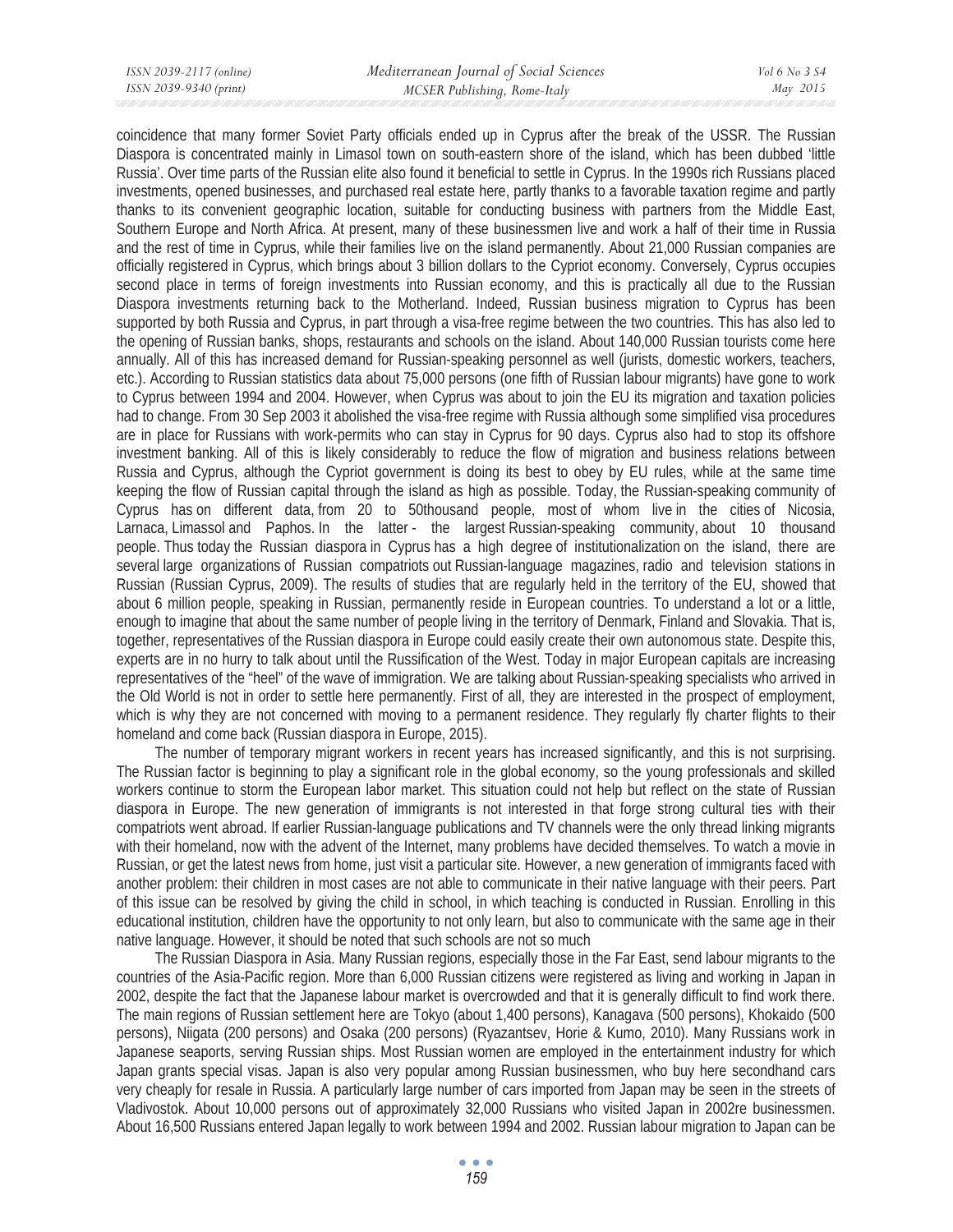estimated at around 8-10,000. About 3,000 Russians are working legally in the Republic of Korea. According to Russian statistics approximately 5,000 Russians were living there in 2000. Since that time their number has undoubtedly increased, but neither the Russian Embassy nor the Korean authorities have any precise data. Russians mainly live in the capital Seoul and the port of Pusan. Pusan has a Russian quarter dubbed 'Texas'. These are mainly immigrants from the Primorsky and Khabarovsk regions, who came to Korea for temporary work but ended up staying there for longer. The majority of Russians are employed in low-paid jobs and harmful chemical industries or the entertainment sector. Korean businessmen tend to recruit Russian women for work as waitresses, and many of them work as prostitutes. In 2001 the Russian Embassy in South Korea published data, according to which nearly 5,000 Russian women were employed in bars and brothels. In addition to this Korea depends on foreigners especially in science and technology. Accordingly to a survey of private firms and scientific centers, conducted by Korean Industrial Technologies Association, foreigners work in 10% of them, with their numbers increasing rapidly. Russian specialists, many of them renowned experts, are the largest contingent of highly-skilled specialists in science and technology employed in Korea and tend to be especially respected there (Kutachov: www.rusedina.org). Recently, South Korean authorities are keen to expand its recruitment of specialists from Russia beyond the chemical industry to include spheres such as nuclear energy and aeronautics. One must also not forget the significant number of Russian Koreans-repatriates left the Russian Far East as part of an official program for the repatriation of Sakhalin Koreans. These ethnic Koreans speak Russian well and tend to gravitate towards Russian districts, where they work in trade or as interpreters. Russian diaspora in China, there is a significant growth in recent years, and as a rule, it is not only come from the border areas with China, but also from Central Russia (Karabulatova & Zhen Xiumei, 2011). At the same time we see increased migration from China to Russia that requires careful analysis and development of new approaches (Ryazantsev & Yang Hongmei, 2010). Waves of Russian migration and reach India (Krovvidi, 2014), Australia (Ryazantsev, 2013) and the Middle East (Karabulatova & Al-Jeyran, 2014).

As regards the Middle East, between 5,000 and 25,000 Russians live and work permanently in the United Arab Emirates (UAE). All attempts by the Russian Consulate there to register compatriots have proved unsuccessful. There are no parts of the country where Russians would live in compact settlements. Enterprising Russians found their place in the trade sector, especially in Dubai. Approximately 80-90% of Russians have their own business, especially in Dubai. Many are former "chelnoks" who in the early 1990s realized that it was more profitable to act as mediators between Russian businessmen and residents of the UAE than to transport goods to Russia. The trade of fabrics, spare parts, and domestic appliances was especially developed to begin with, but slackened with time. Those Russians who could adapt to the developing needs of the Russian market (for example, by moving to building materials in the period when Russia was experiencing a construction boom) continued to trade very well. Conditions for running a business in UAE have been close to ideal, with hardly any taxes and low customs duties. The downside is that in UAE foreign citizens have very limited rights and often find it difficult to prolong their work visas, or to own land and real estate. Ethnic migration gives rise to the phenomenon of ethnic marginality. At the same time belonging to the Diaspora and participation in it should be interpreted as the result of personal choice, self-organization, and not as a consequence of the initial membership of a particular ethnic group, from which it follows that legislative regulation should cover only the situation of collective manifestations of the diaspora. It is characterized by a conscious and voluntary participation in ethnic communities, associations, other forms of ethnic activity in areas where, etc.

## **4. Discussion**

As ethno-political community of the Diaspora are characterized political demands associated primarily with the ethnopolitical self-determination, the right to communication with their historical homeland and related ethnic groups, the creation of social, political associations to protect the rights of members of the diaspora (including internationally) and political participation. Since the Diaspora, as the subject of ethno-political relations, seen in modern ethno mostly in conflict paradigm, its determination is associated mainly with the ethno-political tensions. Meanwhile deserves attention ethno-political conflict-positive experience of diasporas, which consists in their political behavior as integration of subjects and participants consensus ethnic policy. Therefore, the methodological arsenal of well-known authors in this field, as Abdullatipov R., V. Achkasov, S. Babaev, L. Drobizheva, A. Zdravomyselov and others, in the works of many of the ideas that are developed by foreign researchers that have become classics and have a high citation index in conflictological literature (Ritzer G., P. Sorokin, L. Coser, Ralf Dahrendorf, L. Krizberg and others.). Diaspora becomes a form of selfidentity of many groups of old residents of Russia. So, some of the Armenians, Greeks, Koreans, Germans, Poles and other Russian citizens of foreign origin, are united in the national-cultural autonomies and centers, various associations for cultural and ethnic lines. In this regard, it is necessary to study ethno-political factors that contribute to the intensive care unit, "awakening" and mobilize the diaspora ethnicity (Kim, 2009). Being for the recent years as one the contributors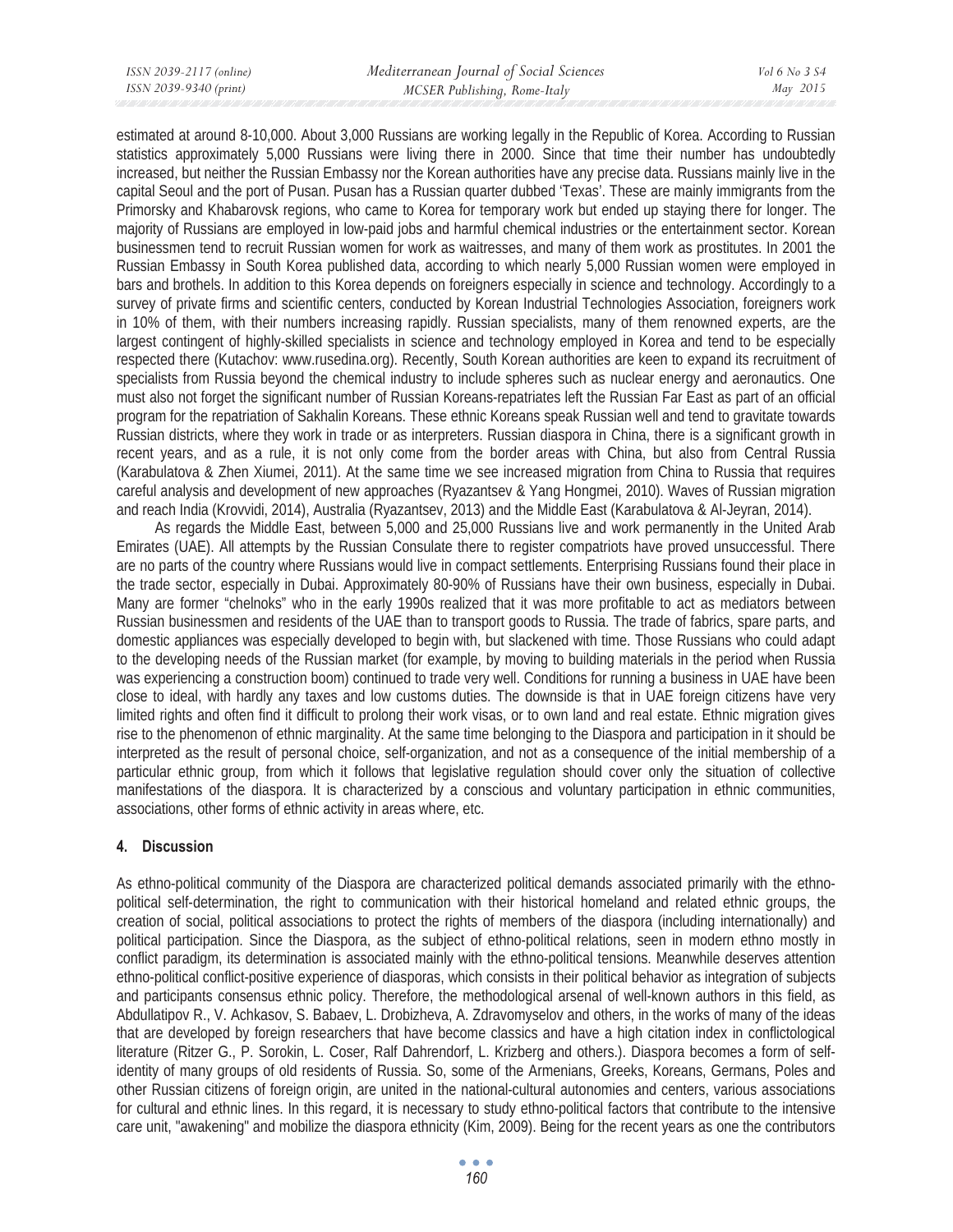to academic and political search for a formula for a new Russia, Valery Tishkov advocates the idea that Russian nation building process should be based on the principle of civic nationalism (Tishkov 1997, p. 12). V. Tishkov relies on the constructivist school of thought and draws his thought on modern theories of nationalism. He sees an ethnic group not as naturally determined but as a modern social construction. Being disagreed that nationalism is always present, Tishkov comes to the conclusion that 'the major obstacle for Russia to become a "normal" state is not an ethnic mosaic per se but a real "fire in a brain" seeded by elitist social engineers into mentality and language concerning ethnicity and nationality issues (Tishkov, 2015). Tishkov's second suggestion in nation- building process is related to administrative system. Due to the fact that 18 million out of a total 27 million of the non-Russians lives outside ethnic autonomous areas, federalism should not been ethnically based. Rather extra-territorial ethnic and cultural autonomy should be established (Tolz, 2001). In order to win in this geopolitical struggle, Dugin calls Russia to rebuild its empire. He argues that Russia without being empire cannot survive. Russia has an imperial tradition which contradicts the Western style of national state. In Europe, society was transformed from empire to nation-state. In turn, Russia has never been a state in terms of Western perception. Russia's imperial tradition did not bring the borders as European states have. At this point, Dugin argues that because of its imperial mission, Russia should expand its territory through Eurasia (Shlapentokh, 2007).

The imperial Russia will be the center of this bloc which will reach out the seas and oceans in the north, south and the east. The rejection of Atlanticism, US hegemony, values of liberalism and capitalism will be the common policy of this geopolitical bloc including different civilizations (Parland, 2005). In this context, Graham Smith argues that there are three nationalizing projects159 constructed by nation builders of ex-Soviet republics. At first hand, nationalizing political elites destructed symbols, political institutions and representatives of Soviet power from the political and social sphere. Graham Smith calls this process as deSovietization. Specially, in the case of Baltic states, the policy of de-Sovietization removed the Communist Party from the political scene and radically transformed the main political institutions and symbols of Soviet era. Throughout this period, new national symbols and political institutions which define national interest are established (Smith, 2002). The promotion of a titular language has met serious difficulties in the ex-Soviet republics since Russian speakers compose of not only by ethnic Russians but also those non-titulars who speak Russian. Particularly, attempts to build new nation on the ground of a titular culture and language create threats for the Russian diaspora. These attempts ignore Russian culture and traditions; and exclude Russians' participation to political and social life. For instance, the language policy of Latvia requires all inhabitants to speak Latvian as a condition of becoming citizen.

While Russian settlement was very old in Ukraine, most Russians immigrated in to Latvia and Estonia since World War II. Diaspora Russians are employed in industry and technical professions with higher salary in Central Asia, while blue collar Russian workers dominate the Baltic region. There is significant cultural distance between titular nations and Russian diaspora in Kazakhstan and Kyrgyzstan, while in Ukraine and Belarus, Russians share Slavic identity with the majority. In the northern Kazakhstan, northeastern Estonia, parts of Ukraine which are major areas for concentration of Russian population, Russian diaspora pursues political ambition to establish autonomy and in some cases irredentist claims. On the other hand, the Russians who are dispersed in cities can only strive for cultural autonomy.

## **5. Conclusion**

A new Russian Diaspora is forming in unique conditions, which have to do with the consequences of the break-up of the Soviet Union as well as large waves of global economic emigration from Russia ever since. The new Russian Diaspora is made up of people with a variety of migration motivations, including permanent resettlement, labour migration, academic migration, marriage, etc. Nowadays the largest parts of this new Russian Diaspora live in the USA, Germany, Israel, Great Britain and elsewhere. This Russian Diaspora is not ethnically homogenous but includes representatives of various ethnic groups: Russians, Jews, Tatars, Chechens and representatives of many other peoples. They themselves are often referred to simply as 'Russians', although some statistics group them as them as 'migrants from the former USSR', while in certain countries there are special categories, such as the 'Russian Germans' in Germany. The new Russian Diaspora show a propensity for quick and successful adaptation to the host countries, esp. since many of them have a higher than average level of education. This also leads to a quick assimilation, at least in some countries, such as the USA, where many migrants start to consider themselves Americans. On the whole this new Diaspora shows little inclination for consolidation in specific areas of compact settlement as used to be the case in some of the earlier émigré waves (although there are some partial exceptions). There is however a growing number of nongovernmental Diaspora organizations that bring this Diaspora together according to various social, cultural and economic interests, providing support in helping new migrants adapt to their host country. The new Russian Diaspora performs important social and economic functions ensuring global collaboration in spheres of business, trade, science, culture, education, and social support. Diaspora is particularly important in advertising Russian culture and the Russian language in their host countries.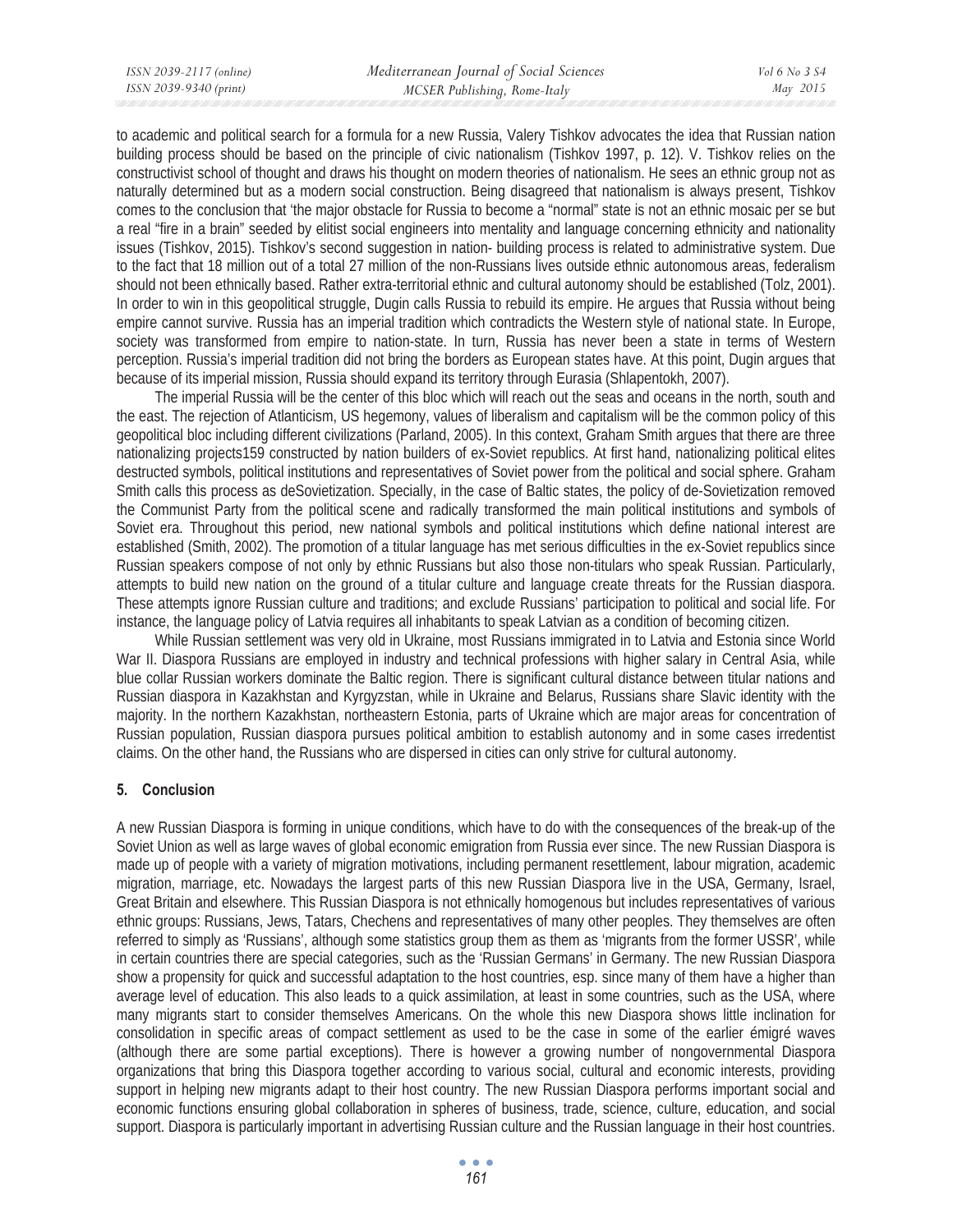In many countries it provides support in realms such as sport, art, science and education. All of this impacts on the formation of a positive image of Russia abroad. The Russian Diaspora also shows great potential for collaboration with Russia itself, which is why Russian state policy towards its Diaspora has great importance. For a long time official state policy towards compatriots of both the USSR and Russia has been practically absence, and sometimes sought deliberately to isolate itself from it. It was only in 1994 that the State Commission on Compatriots' Issues was established and in 1999 that the Federal Law of the Russian Federation towards Compatriots was passed. In 2006 the State Program for the Support of Voluntary Migration of Compatriots to the Russian Federation was passed. There is now a special Committee on Compatriots' Issues in the State Duma. There are also several mechanisms for supporting compatriots on the regional level. For example, the Moscow Government awards special scholarships to compatriot students from the CIS and the Baltic States who wish to studying in Moscow universities. At this point, it is worthy to focus on the explanations of Lowell Barrington, Erik S. Herron, and Brian D. Silver in order to analyze Russian diaspora' perceptions of homeland in details. In contrast to Zevelev's conclusion that all Russians in newly independent post-Soviet states see Russian Federation as their external homeland, they identify possible homelands' perceptions of Russians living out of Russian boundaries. They argue that an individual or group could have several possible homelands: External homeland, internal homeland and mixed (external-internal homeland). In the case of external homeland, a minority does not perceive its state of residence as its homeland. In fact, the group views a region which is out of the boundaries of its country of residence or state as its true homeland. While in some cases, the perception of external homeland could engender secessionist claims; it, generally, could lead the government of the external homeland to act on behalf of the minority groups. If there is a basis for claim of discrimination towards the minority, the external homeland may apply the diplomatic, economic, military pressure on the states where its minority settles. The internal homeland refers to a part of the state of residence. In such a situation, the minority views a region as its national homeland and demands political control over that territory. The territory is, also, thought as the national homeland of the majority. This perception of the homeland emerges in a state that includes a sizeable and concentrated ethnic minority. Hence, the thought of internal homeland could fuel secessionist drives and causes ethnic conflicts within the state of residence. However, further work needs to be done on strengthening state measures for assisting in Diaspora consolidation and supporting its collaboration with Russia in a whole variety of spheres, especially business, cultural and educational. Many other countries in the worlds are developing similar policies towards their Diasporas and their experience ought to be useful for Russia too.

The article prepared within the RFBR grant, № 15-06-02854, "Economic-mathematical modeling of social reserves Russia's demographic development: a systems approach".

#### **References**

Abdullatipov, R.G. 2005. Russian nation (ethnic social and civil identity of Russians modern conditions. Moscow. pp. 25.

Achkasov, V.A & Babaev S.A. 2000. "Mobilized ethnicity": ethnic dimension of political culture in modern Russia. St. Petersburg: Publishing House of the St. Petersburg Philosophical Society. pp. 145.

- Akaha, T. & Vassilieva A. 2002. The Russian presence in Japan:Case studies in Hokkaido and Nigata, Human flows across national borders in Northeast Asia: Seminar Proceedings, United Nations University, Tokio, pp. 113-125.
- Buksh, A. 2007. Russians get back to their roots.
- Curto, O.I. 2010. Heritage dynamics and current situation of the Russian diaspora in China. 2010, electronic resource.
- Dahrendorf, R. 1990. The Modern Social Conflict: An Essay on the Politics of Liberty. -Berkeley: University of California Press. pp. 219.
- Değirmen, F.B. 2008. Russian Diaspora and the Politics of Russian Nationalism in the post-Soviet era. Middle East Technical University. p. 110.
- Drobizheva, L.M. 2002. Russian and ethnic identity: confrontation or compatibility. In the: Russian reformed. Edited by L.M. Drobizheva. Moscow: Academia. pp. 213-244.
- Karabulatova, I.S. & Karelina L.F. 2006. Ukrainian Diaspora of the Tyumen region: history, language and culture. Tyumen: Pechatnik. pp. 180.
- Karabulatova, I.S., Zhen Xiumei. 2011. The peculiarity of modern Russian migration channels in China. In the: Migration bridge between Central Asia and Russia: The role of migration in the modernization and innovative development of the economy of the sending and receiving countries. Proceedings of the International Symposium 3. Moscow: Publishing House "Eco-Inform". pp. 263-268.
- Karabulatova, I.S. 2013. The problems of linguistic modeling of new Eurasian linguistic personality in multilinguistic and mental environment (by example of onomasphere). In the: Middle-East Journal of Scientific Research 17 (6). pp. 791-795.
- Karabulatova, I.S., Sayfulina F.S. & Ahmetova B.Z. 2013. Ethno-lingual aspect of modern functioning of Russian dialects in North Kazakhstan (on an example of Kostanai region) // World Applied Sciences Journal Issue 27 (Education, law, economics, language and communication). pp. 137-140.
- Karabulatova, I.S. & Smorodin E.B. 2014. Overall sociolinguistic characteristics of personal transformation in modern labor migrant in Germany in the context of international migration. In the: Migration bridges of Eurasia: Proceedings of the VI International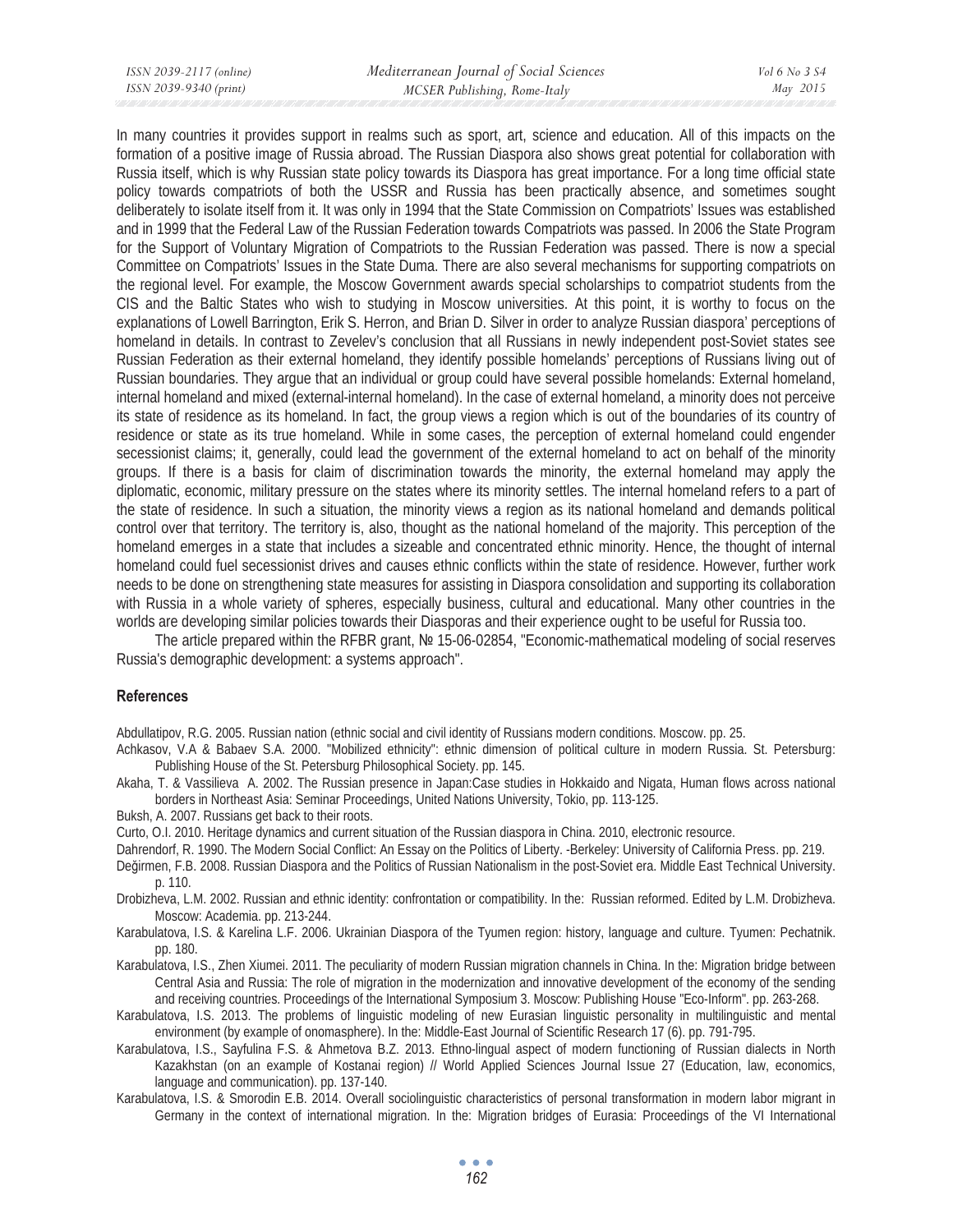scientific-practical conference "The role of migration in the socio-economic and demographic development of the sending and receiving countries of Eurasia." Ed. Corresponding Member of RAS, Dr. ekon.n. Professor S.V.Ryazantsev. M.: Publishing House "Eco-Inform", 2014, pp.: 193-197.

Karabulatova, I.S. & O.Al-Jeyran 2014. Ethno-Linguistic- Propaedeutics of conflicts in the information sphere in a situation of migration: Russia and Bahrain. In the: Migration bridges of Eurasia: Proceedings of the VI International scientific-practical conference "The role of migration in the socio-economic and demographic development of the sending and receiving countries of Eurasia." Ed. Corresponding Member of RAS, Dr. ekon.n. Professor S.V.Ryazantsev. M .: Publishing House "Eco-Inform". pp. 54-60.

Kim, A.S. 2009. Ethno-political study of modern diasporas. St. Petersburg, Saint Petersburg State University. pp. 41.

Krisberg, L. 1973. Sociology of Social Conflict. New Jersey: Prentice-Hall. pp. 324.

Krovvidi, E. 2014. Russians and Buharis: Bound by similar mentality.

Kudryatz, E. Russian-speaking Germany, www.rusedina.org, (date of base 30.01.2015).

Kutachov, V. Is Korean science Russian? www.rusedina.org, (date of base 31.01.2015).

Lee, J.H. 2002. A Review of Data on Trafficking in the Republic of Korea, IOM, Geneva.

Levin, Z.I. 2001. Mentality of Diaspora (system and socio-cultural analysis). Moscow, Institute of Oriental Studies RAS, Kraft +. pp. 172.

Lowell, W. Barrington, Erik S. Herron, & Brian D. Silver 2003. The Motherland Is Calling: Views of Homeland among Russians in the Near Abroad. World Politics, Vol. 55. pp. 293.

Nabaldyan, Z. 2005. If he had brought patrons?, Labour (136).

Nazarov, P.V. 2009. Russian immigrants in the United States in the late XIX - early XX century. Dissertation of the candidate of historical sciences, Surgut. pp. 218.

Nitoburg, E.L. 2001. At the root of the Russian Diaspora in America . In the: USA. Canada: Economics, Politics, Culture. T.#9. pp. 79-97.

Nitoburg, E.L. 2003. The fate of Russian immigrants of the second wave in America In the: History of Russia. T.#2, pp. 102-114.

Parland, Th. 2005. The Extreme Nationalist Threat in Russia: The Growing Influence of Western Rightist Ideas, New York: Routledge Curzon. pp. 128-129.

Popkov, V.D. 2003. Diasporic community in intercultural interaction: the way of formation and development trends: Author. dis. ... Doctor. soc. Sciences. Moscow.

Pronin, A.A. 2001. Russian emigration in modern historiography. In the: International historical journal. # 16.

Prian ru. 2011. Russian language could displace the second state in the schools in Finland.

Rowley, David G. 2000. Imperial Versus National Discourse: The Case of Russia, Nations and Nationalism, Vol. 6, No. 1. pp. 23- 32.

Russki mir. Russian Diaspora in Germany - the most educated and numerous, 2009.

Russian Cyprus, 2009. Electronic resource. http://russkiymir.ru/publications/85356/.

Russian diaspora in Europe, 2015. Electronic resource. http://evropoi.ru/diaspora-v-evrope/.

Ryazanova-Clarke L., Terence Wade 1999. The Russian Language today. London, Routledge. pp. 384.

Ryazantsev, S.V. & Yang Hongmei. 2010. Chinese migration in Russia: trends, consequences and approaches to regulation. Moscow: Publishing House "Eco-Inform". pp. 147.

Ryazantsev, S.V. 2013. Migration from Russia to Australia and formation of a Russian Community. In the: Anu College of Arts & Social Sciences, Vol.4, No 5.

Ryazantsev, S.V., Manshin R.V. & Khanh Toan Nguyen 2013. Comparative Analysis of Vietnamese and Chinese Migration to Russia. In the: Migration Law, Issue 1. pp. 21-42.

Ryazantsev, S.V., Norio Horie & Kazuhiro Kumo 2010. Migrant Workers from Central Asia into the Russian Federation. Tokio, Institute of Economic Research, Hitotsubashi University. pp. 33.

Ryazantsev, S.V. & Bozhenko V.V. 2014. New approaches to Managing labour migration under integration in Eurasec. In the: Asian Social Science. Vol. 10, #20, p. 1-7.

Riazantsev, S.V., Pismennaya E.E., Karabulatova I.S. & Charif Y.Akramov 2014. Transformation of sexual and matrimonial behavior of Tajik labor migrants in Russia. In the: Asian Social Science. Vol 10, No.20.

George, Ritzer. 2007. Modern Sociological Theory (7th ed.). New York: McGraw–Hill. ISBN 0073404101, pp. 357.

Sensus, U.S. 2000. Language Use and English-Speaking Abillity.

Statistical Finland, 2003 Population Census 2000, Helsinki.

Sorokin, P.A. The socio-cultural dynamics and evolutionism.

- Shlapentokh, D. 2007. Dugin Eurasianism: A Window on the Minds of the Russian Elite or an Intellectual Ploy. In the: Study East European Thought, Vol. 59. pp. 230.
- Smith, G. 2002. The Post Soviet States: Mapping the Politics of Transition, London: Arnold. pp. 272.

Valery, Tishkov 1997. Ethnicity, Nationalism and Conflict in and after the Soviet Union: The Mind Aflame, London: SAGE, 1997, p.12.

Valery, Tishkov. What is Russia? Perspectives for Nation-Building.

Vera, Tolz 2001. Russia, New York: Oxford University Press. pp. 249-250.

Vanichkin, P. Over 2,6 million of Americans consider themselves to be Russians.

Zdravomyselov, B.V. 1991. Classification of bribery. Moscow, pp: 72.